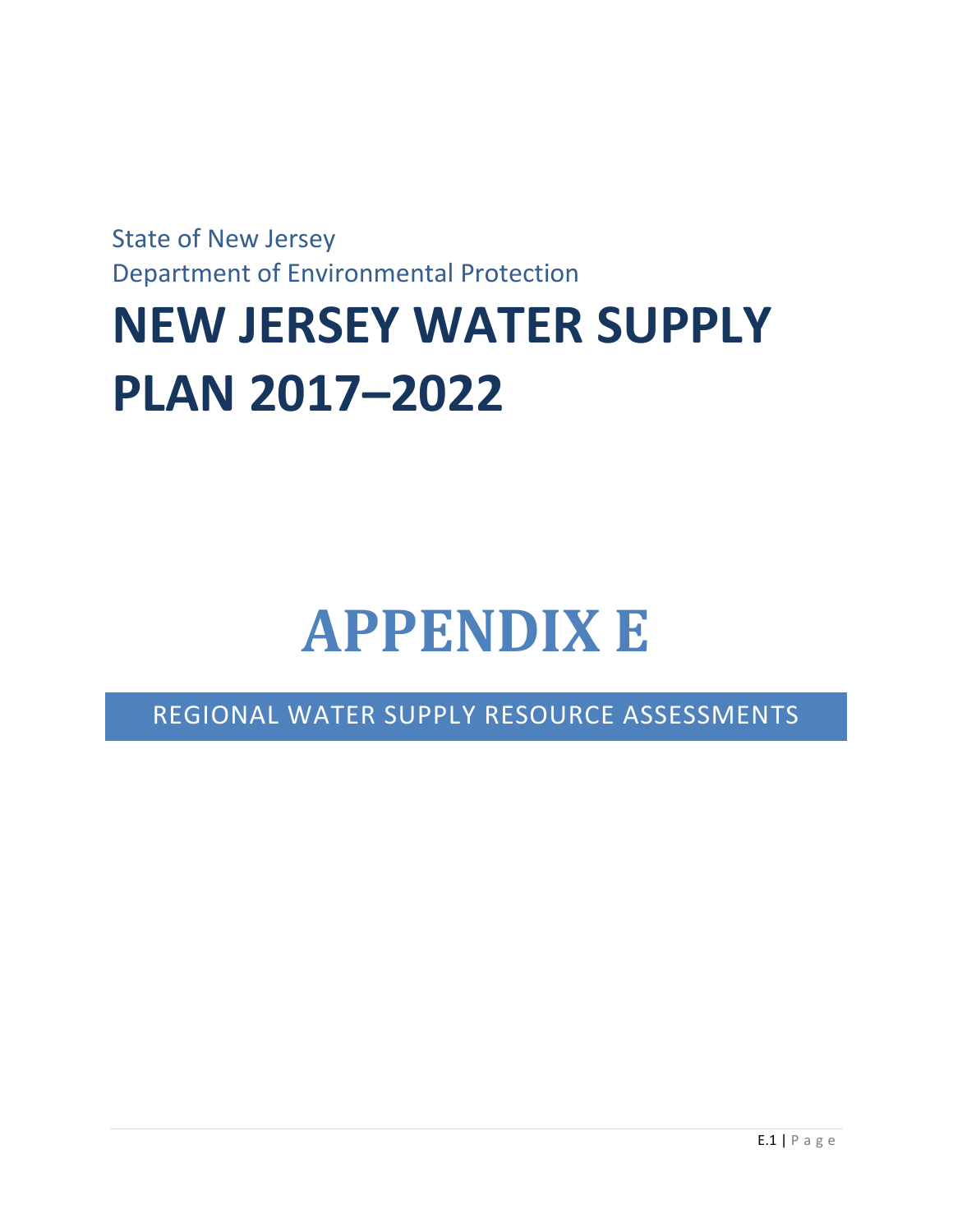## **INTRODUCTION**

In chapter 7 of the New Jersey Water Supply Plan Draft 2017 – 2022 policy item #7 states "[s]upport detailed regional hydrologic assessments to assess the status and sustainability of the resource and identify feasible water supply alternatives that protect New Jersey's natural resources." Additionally, the 1996 NJSWSP and the subsequent Action Plan of 2003-04 identified the need for conducting additional regional water supply assessments. NJDEP has made substantial progress advancing some of the highest priority assessments, as listed below, over the past decade. This appendix provides a detailed summary of these ongoing assessments as well as related published findings and reports (see below under References/Resources).

- Areas of Critical Water Supply Concern (Critical Area) No's 1 and 2
- Sustainable Water Supply for Cape May County
- Northeast Study The Development of Safe Yield Model Input Streamflows for Surface Water Reservoir Systems in the Passaic and Hackensack River Basins at Stream Gaging Stations and Ungaged Sites, Water Years 1922-2007, Phase 2
- Mullica-Great Egg Harbor Groundwater Model
- Lower-Maurice and Cohansey River Basins, Cumberland County

## **CRITICAL AREA 1**

Water levels in four confined aquifers in the New Jersey Coastal Plain within Water Supply Critical Area, the Wenonah-Mount Laurel (MLW), the Upper and Middle Potomac-Raritan-Magothy (PRM), and Englishtown aquifer system, have recovered as a result of reductions in groundwater withdrawals initiated by the State in the late 1980s. Due to increased water demands resulting from increased development in Monmouth, Ocean, and Middlesex Counties, five base and nine alternate management models were designed for these aquifers to evaluate the effects of a potential reallocation of part of the Critical Area 1 withdrawal reductions. The change in withdrawals and associated aquifer water level changes for 1988-2003 were evaluated. Generally, withdrawals decreased 25 to 30 MGD, and water levels increased 0 to 80 ft.

The Regional Aquifer-System Analysis (RASA) groundwater flow model of the New Jersey Coastal Plain developed by the USGS was used to simulate groundwater flow and optimize withdrawals using the Groundwater Management Process (GWM) for the MODFLOW model. Results of the model were used to evaluate the effects of several possible water supply management options in order to provide the information to water managers.

Based on the model assessment of existing (1999) and full allocation diversion rates, no additional water is being made available from the existing wells in the Upper and Middle PRM, Englishtown and MLW aquifers. If wells were to be located in ideal locations, a very small amount (less than 1 MGD) of additional water may be available, but not enough to make a difference. Based on the study, the Department does not intend to make changes to critical area 1 aquifer allocated amounts at this time (to increase or implement further reductions). However, the NJDEP continues to evaluate opportunities to meet some local water supply needs using CA-1 water in those aquifers where such, limited withdrawals would not have significant resource impacts or be inconsistent with the intent of the CA-1 protection objectives. These determinations will be made on a case-by-case basis. For additional information on the study results, please refer to Spitz, Watt, and dePaul (2008) and Spitz (2009).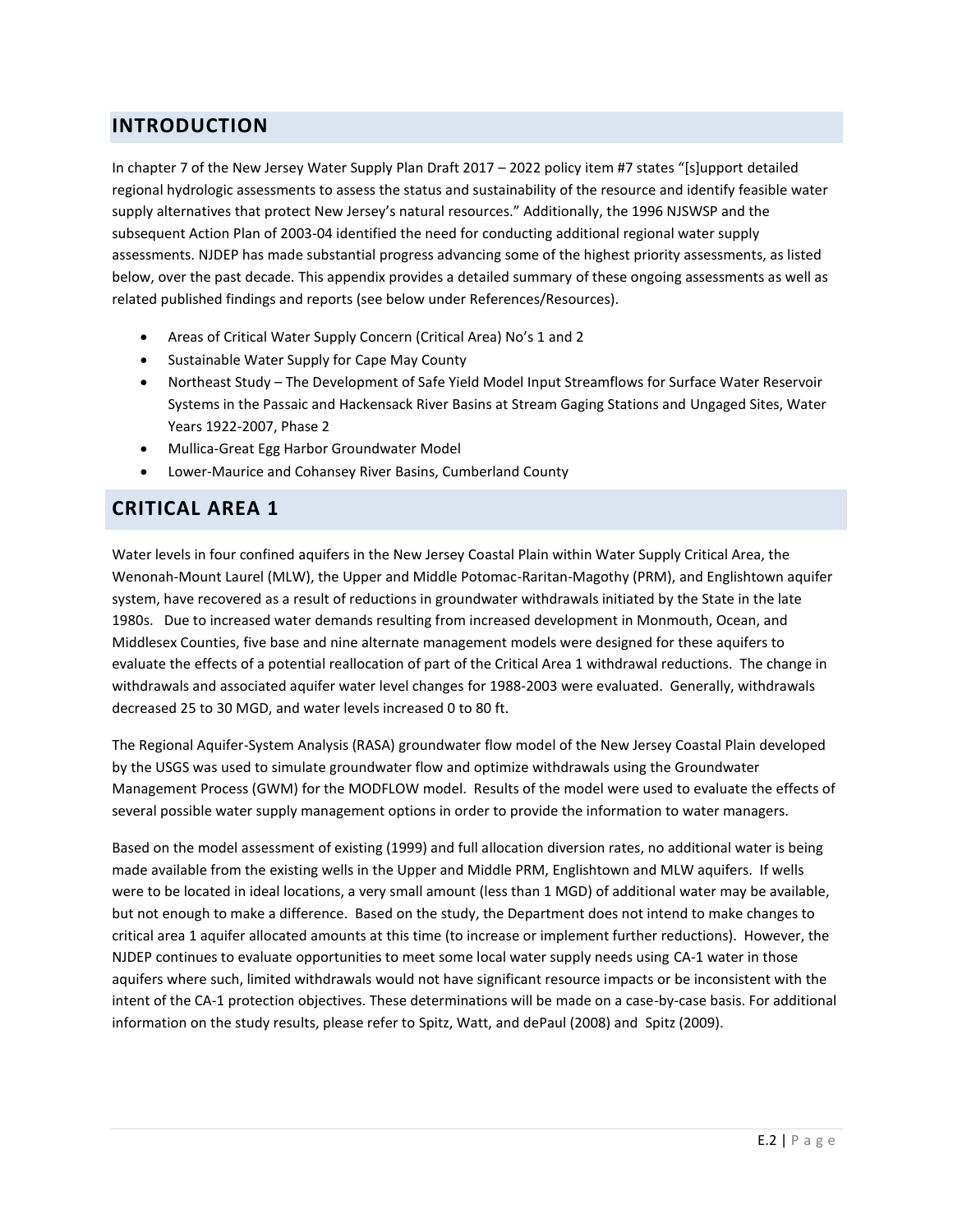# **CRITICAL AREA 2**

Based upon the low groundwater levels measured in 1983 by the USGS, the NJDEP determined that three aquifers, the Upper, Middle and Lower Potomac-Raritan-Magothy, were so depleted in southern New Jersey that designation of an area of critical water supply concern was warranted. Continued decline of water levels in these confined aquifers posed a threat of serious adverse effects to the water supply in some areas, including the depletion of groundwater supplies, saltwater intrusion, and reduction of groundwater flow to streams. Therefore in January 1993, by administrative order, the NJDEP designated Water Supply Critical Area 2 located in Burlington, Camden, Gloucester, and Atlantic; and small portions of Ocean, Salem, and Cumberland Counties.

The designation of Critical Area 2 required reductions in the withdrawals from the PRM aquifer system within the delineated area. Reductions were implemented starting in 1993. Within the depleted zone, groundwater withdrawals for public supply were reduced by an average of 22 percent in the Upper, Middle, and Lower Potomac-Raritan-Magothy aquifers. Within the threatened margin, withdrawals were limited to the maximum annual rate between 1983 and 1991. New water supply allocations (with the exception of temporary construction dewatering and groundwater remediation activities) were prohibited pursuant to the Water Supply Management Act. Specific alternative water supply measures initiated in Critical Area 2 included the Tri-County pipeline and Water Allocation Credit Receiving Area.

The USGS, in cooperation with the NJDEP, used an existing Regional Aquifer-System Analysis (RASA) flow model of the New Jersey Coastal Plain to analyze the groundwater flow system and provide information needed by water managers to make allocation decisions regarding the water supply. Model runs evaluated the hydrologic effects of 2003 reported withdrawal data as well as the effects that would have resulted had withdrawals reached full allocation (also known as base allocation; a purveyor's portion of the safe or dependable yield of the water resource). While not at the same magnitude of the Critical Area 1 water level rebound, data for Critical Area 2 showed significant improvement over pre-designation levels. For example, two monitoring locations in Burlington and Camden counties show recoveries in water levels in the unconsolidated and middle portions of the PRM aquifer to approximately 50% of pre-1970 levels. Based on the study results, the NJDEP does not intend to make changes to PRM allocated amounts at this time (to increase or implement further reductions). For additional information, please refer to Spitz and DePaul (2008)

## **SUSTAINABLE WATER SUPPLY FOR CAPE MAY COUNTY**

The New Jersey Legislature enacted P.L. 2001 c. 165 pertaining to the water supply of the Pinelands and Cape May County. The focus of the legislation for Cape May County was to assess the status of the water supply and develop strategies for providing a sustainable supply to meet current and future demand scenarios that minimize adverse impact to natural systems. Groundwater is the primary source of water in Cape May County. Increasing demands for water in the county for public supply and agricultural irrigation has placed significant stress on the aquifer systems (saltwater intrusion) and water-dependent ecological resources. The USGS, in coordination with the NJDEP, embarked on an analysis of the county's water supply, that included, the status of aquifers, future needs, and potential strategies for meeting demands. The USGS has identified several potential strategies that provide a sustainable supply to meet the county's anticipated needs. Scenarios under consideration include either singly or in combination, locating a series of centrally located "spine" wells, conjunctive use of well systems, injection of treated wastewater to help hinder saltwater intrusion expansion of existing desalination facility in Cape May City, construction of additional desalinization facility(ies), and more efficient use of existing diversion sources and resources. The final report is in Lacombe and others (2009).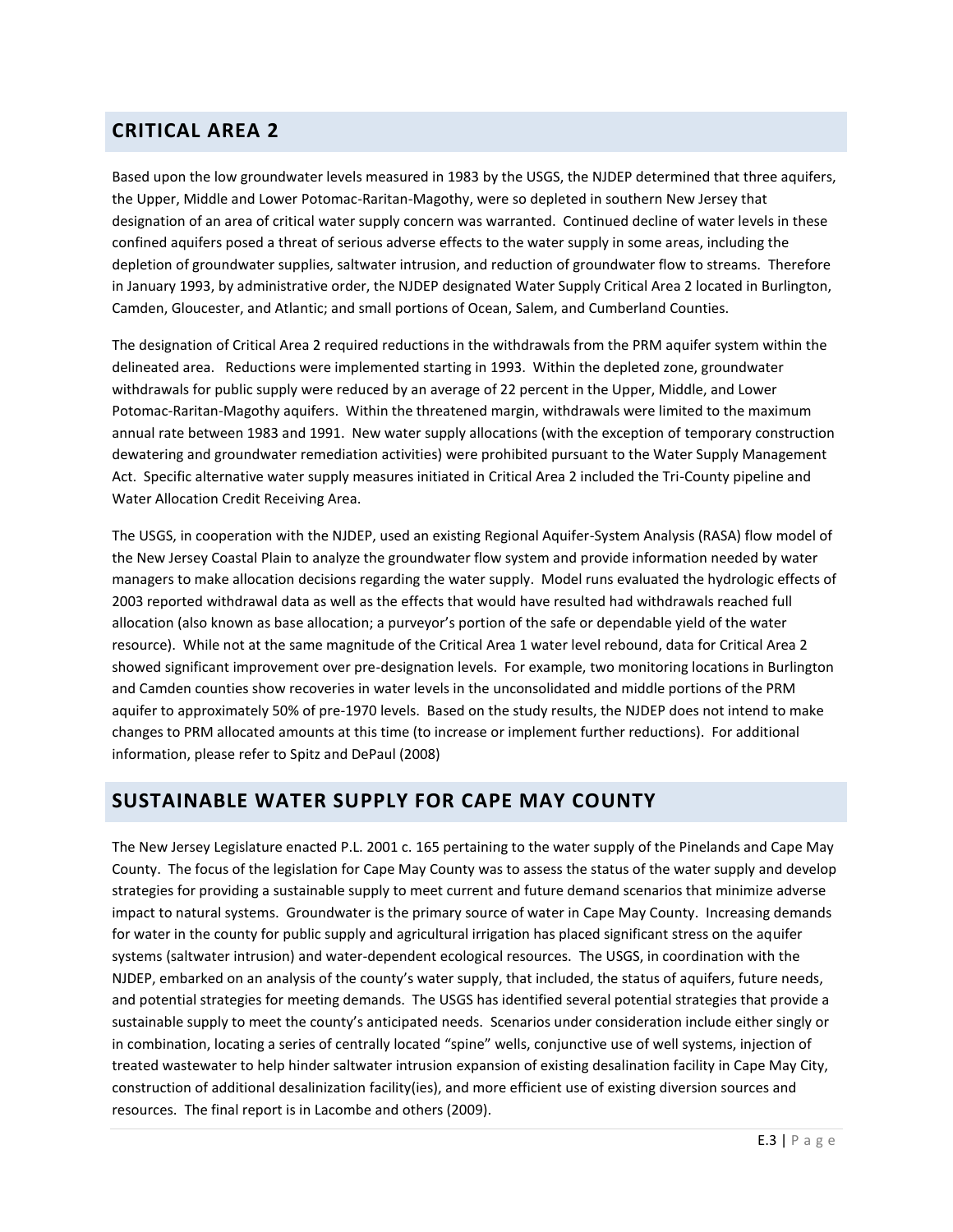# **NORTHEAST STUDY –** The Development of Safe Yield Model Input Streamflows for Surface Water Reservoir Systems in the Passaic and Hackensack River Basins at Stream Gaging Stations and Un-gaged Sites, Water Years 1922-2010

As the population has increased, stresses on the State's water resources also have increased. The population increase and the associated land use changes have resulted in increased withdrawals of both surface and groundwater to meet water supply demands. These changes have also increased the amount of wastewater discharged from treatment facilities, and have increased the amount of impervious surface area and resulting stormwater flows. These anthropogenic effects have modified streamflow in many streams throughout the State and may impact the safe yield of the reservoir systems in the Passaic and Hackensack River Basins that provide more than 50% of the water supply for the northeastern area of New Jersey.

One of the basic requirements for analyzing the reliability of a surface water supply system is to determine the safe yield of the system for the drought-of-record. The NJDEP is developing a safe yield model with the RiverWare Hydrologic Modeling Software which is supported and maintained by the Center for Advanced Decision Support for Water and Environmental Systems (CADSWES) at the University of Colorado. RiverWare is a deterministic accounting model that adds and subtracts flows with operational conditions designated for reservoir and pump storage facilities. The model would be used to simulate streamflow and determine reservoir safe yields under present day conditions. For most surface water supply systems in New Jersey, the 1960's drought has been considered the drought-of-record but may not be the drought-of-record for all surface water systems in the Passaic and Hackensack River Basins. The period of record to be simulated will be from water year 1922 through water year 2010 in order to determine which drought years are the droughts of record for the various water supply systems in the Northeast.

The RiverWare Model will eventually help estimate the safe yields of the following surface water reservoir systems: Wanaque Water System of the North Jersey District Water Supply Commission, which is also partially owned by Suez New Jersey; Hackensack River 4- Reservoir System which is operated by Suez New Jersey and Suez New York; Passaic Valley Water Commission Passaic River and Point View Reservoir System; City of Newark Pequannock River Reservoir System; Jersey City Boonton Reservoir and Splitrock Reservoir System which is operated by Suez New Jersey; New Jersey American Water Company Canoe Brook and Cedar Ridge Reservoir System and the Borough of Butler Reservoir System. The RiverWare Model will focus on simulating the flow and storage of water at key locations that characterize these surface water reservoir systems.

A key input to the model is reconstructed or natural flows at specified model control points for the period being modeled. The purpose of reconstructing flows is to remove past human impacts on streamflow and develop flows that reflect the streamflow absent human influences, to the extent possible. The reconstructed streamflows are sometimes referred to as natural streamflow but in most cases, all human impacts cannot be accounted for and the reconstructed flow is only an estimate of natural flows. With present day water demands and reservoir operations used as another input into the model, the impact of past droughts on water supply systems can be simulated under present day conditions to establish system safe yields.

The model can also be used to simulate current operations and identify opportunities to coordinate operations which have the potential to increase net availability for all the systems in the basins. This type of analysis can also be used to optimize pumping and transfers and reduce costs and better manage risks.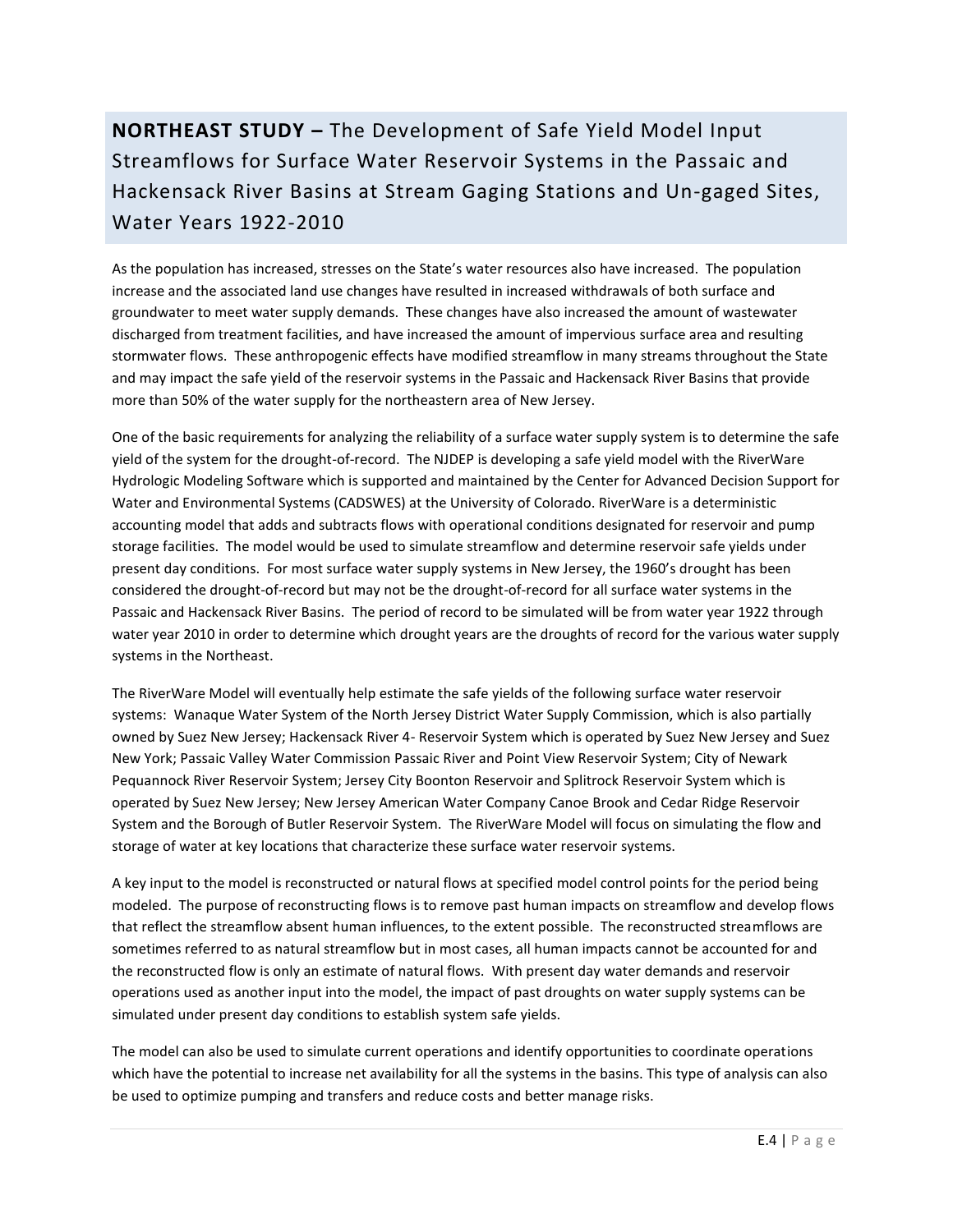The NJDEP contracted with the USGS to perform the stream reconstruction analysis for the Passaic and Hackensack River Basins for water years 1922 - 2010 and to document a methodology for this process. The USGS had delivered the reconstructed flows and is working on the methodology report.

# **MULLICA-GREAT EGG HARBOR GROUNDWATER MODEL**

Under contract with the USGS, this project developed a model to assess the interaction between surficial and confined aquifers in the Atlantic County Region. The model has enabled the NJDEP to evaluate impacts associated with diversions from affected aquifers and provides a tool to help maximize water supply within the resource constraints of the region. For example, the tool helped the NJDEP evaluate the potential for conjunctive use of aquifers to take advantage of seasonal water availability. The project was completed in with a publication by Pope and others (2012).

# **LOWER-MAURICE AND COHANSEY RIVER BASINS, CUMBERLAND COUNTY**

The Lower-Maurice and Cohansey River basins are areas in southern New Jersey where the water supply demand and interest in maintaining aquatic ecosystems may result in insufficient water availability, especially during dry periods. These basins are primarily in Cumberland County and include the municipalities of Vineland, Bridgeton, and Millville. The major source of groundwater in the lower Maurice and Cohansey River basins area is the unconfined Kirkwood-Cohansey aquifer system. The confined Piney Point aquifer is also present, but its usage is substantially less than the Kirkwood-Cohansey in this area. Other Coastal Plain aquifers contain salt water, locally have insufficient permeability to sustain significant yields, or do not exist in the area.

The unconfined groundwater system generally supplies from 60 to 80 percent of the stream baseflow each year. A groundwater flow model of the Lower Maurice and Cohansey River Basins is needed in order to adequately simulate the effects of withdrawals from Kirkwood-Cohansey aquifer system on streamflow. The research was completed by the publication of Cauller and Carlton (2006) and is now being used by the NJDEP used to identify various water supply strategies for the region.

## **REFERENCES/RESOURCES**

## **AREAS OF CRITICAL WATER SUPPLY CONCERN (CRITICAL AREA) NO'S 1 AND 2**

- Spitz F., 2009, Analysis of effects of 2003 and full-allocation withdrawals in critical area 1, East Central New Jersey: U.S. Geological Survey Open-File Report 2009-1104, 15 p. [\(OFR 2009-1104\)](https://pubs.er.usgs.gov/usgspubs/ofr/ofr20091104)
- Spitz, F.J., Watt, M.K., and dePaul, V.T., 2008, Recovery of ground-water levels from 1988 to 2003 and analysis of potential water-supply management options in Critical Area 1, east-central New Jersey: U.S. Geological Survey Scientific Investigations Report 2007-5193, 41 p. [\(SIR 2007-5193\)](https://pubs.er.usgs.gov/usgspubs/sir/sir20075193)
- Spitz, Frederick J., and dePaul, V. T., 2008, Recovery of Ground-Water Levels from 1988 to 2003 and Analysis of Effects of 2003 and Full-Allocation Withdrawals in Critical Area 2, Southern New Jersey: U.S. Geological Survey Scientific Investigations Report 2008-5142, 29 p. [\(SIR 2008-5142\)](https://pubs.usgs.gov/sir/2008/5142/)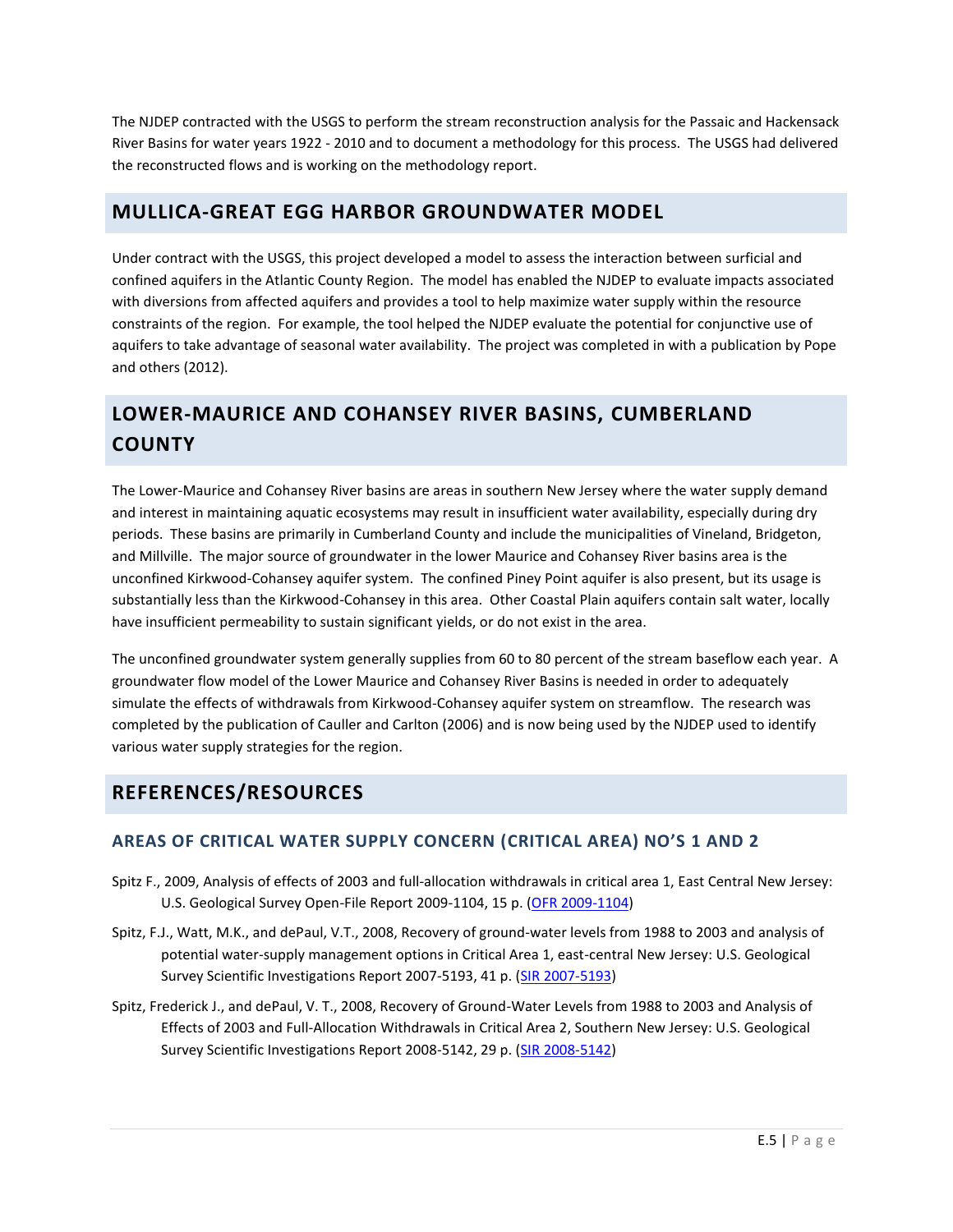### **SUSTAINABLE WATER SUPPLY FOR CAPE MAY COUNTY**

- Lacombe, P.J., 1996, Artificial recharge of ground water by well injection for storage and recovery, Cape May County, New Jersey, 1958-92: U.S. Geological Survey Open-File Report 96-313, 29 p. [\(OFR 96-313\)](https://pubs.er.usgs.gov/usgspubs/ofr/ofr96313)
- Lacombe, P.J., Carleton, G.B., Pope, D.A., Rice, D.E., 2009, Future Water-Supply Scenarios, Cape May County, New Jersey, 2003-2050: U.S. Geological Survey Scientific Investigations Report 2009-5187, 159 p. [SIR 2009-5187](https://pubs.usgs.gov/sir/2009/5187/)
- Lacombe, P.J., and Zapecza, O.S., 2006, Hydrogeologic framework of the shallow ground-water system in the Cox Hall Creek Basin, Cape May County, New Jersey: U.S. Geological Survey Open-File Report 2006-1044, 14 p. [\(OFR 2006-1044\)](https://pubs.usgs.gov/of/2006/1044/)
- Lacombe, P.J., and Carleton, G.B., 2002, Hydrogeologic framework, availability of water supplies, and saltwater intrusion, Cape May County, New Jersey: U.S. Geological Survey Water-Resources Investigations Report 01- 4246, 165 p. [\(WRI 2001-4246\)](https://pubs.usgs.gov/wri/wri014246/)
- Spitz, F.J., 1996, Hydrologic feasibility of water-supply-development alternatives in Cape May County, New Jersey: U.S. Geological Survey Water-Resources Investigations Report 96-4041, 42 p. [\(WRI 96-4041\)](https://pubs.er.usgs.gov/usgspubs/wri/wri964041)
- Spitz, F.J., 1998, Analysis of ground-water flow and saltwater encroachment in the shallow aquifer system of Cape May County, New Jersey: U.S. Geological Survey Water-Supply Paper 2490, 51 p. [\(WSP 2490\)](https://pubs.er.usgs.gov/usgspubs/wsp/wsp2490)
- Voronin, L.M., Spitz, F.J., and McAuley, S.D., 1996, Evaluation of saltwater intrusion and travel time in the Atlantic City 800-foot sand, Cape May County, New Jersey, 1992, by use of a coupled-model approach and flow-path analysis: U.S. Geological Survey Water-Resources Investigations Report 95-4280, 38 p. [\(WRI 95-4280\)](https://pubs.er.usgs.gov/usgspubs/wri/wri954280)

### **NORTHEAST STUDY**

Currently underway.

### **MULLICA-GREAT EGG HARBOR**

- Johnson, M.L., and Watt, M.K., 1996, Hydrology of the unconfined aquifer system, Mullica River Basin, New Jersey, 1991-92: U.S. Geological Survey Water-Resources Investigations Report 94-4234, 6 sheets. [\(WRI 94-4234\)](https://pubs.er.usgs.gov/usgspubs/wri/wri944234)
- Pope, D.A., Carleton, G.B., Buxton, D.E., Walker, R.L., Shourds, J.L., and Reilly, P.A., 2012, Simulated Effects of Alternative Withdrawal Strategies on Groundwater Flow in the Unconfined Kirkwood-Cohansey Aquifer System, the Rio Grande Water-Bearing Zone, and the Atlantic City 800-Foot Sand in the Great Egg Harbor and Mullica River Basins, New Jersey: U.S. Geological Survey Scientific Investigations Report 2012-5187, 153 p., 2 digital appendices, available at [http://pubs.usgs.gov/sir/2012/5187/.](http://pubs.usgs.gov/sir/2012/5187/)